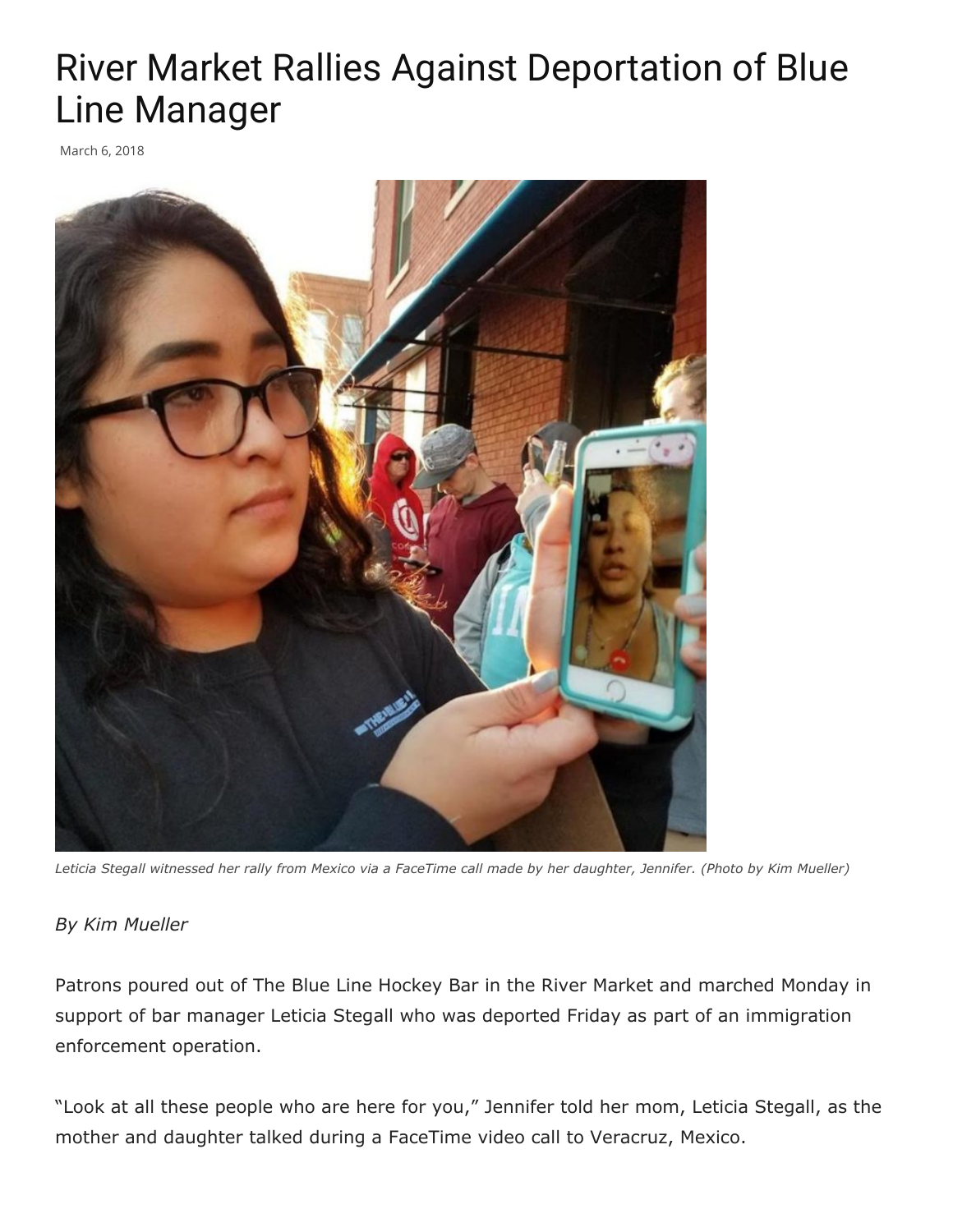Supporters crowded around the 16-year-old, U.S.-born girl as she held up her green cell phone, panning the people chanting "Bring Letty Home."

About 100 people came to the River Market rally to support the Stegall family as they fight for Leticia Stegall who was arrested as part of a four-day enforcement operation in the Kansas City metro area.

Leticia Stegall, who entered the country illegally 20 years ago, was arrested for DWI about six years ago — right before she married Steve Stegall, owner of The [Blue Line](http://thebluelinekc.com/) at 529 Walnut Street.

The arrest triggered a lengthy legal process, Steve Stegall said, that ultimately led to his wife's deportation.

"They came in like a kidnapping," said Steve Stegall, recalling last week when ICE agents arrested his wife on Monday morning and deported her to Mexico by Friday.

ICE agents stopped Leticia's car as she was on her way to the YMCA for her morning workout, he said.

Agents drove her car home and parked it while Steve Stegall slept unaware they were taking his wife to the Platte County jail before flying her to Veracruz, Mexico despite a federal court order, he said.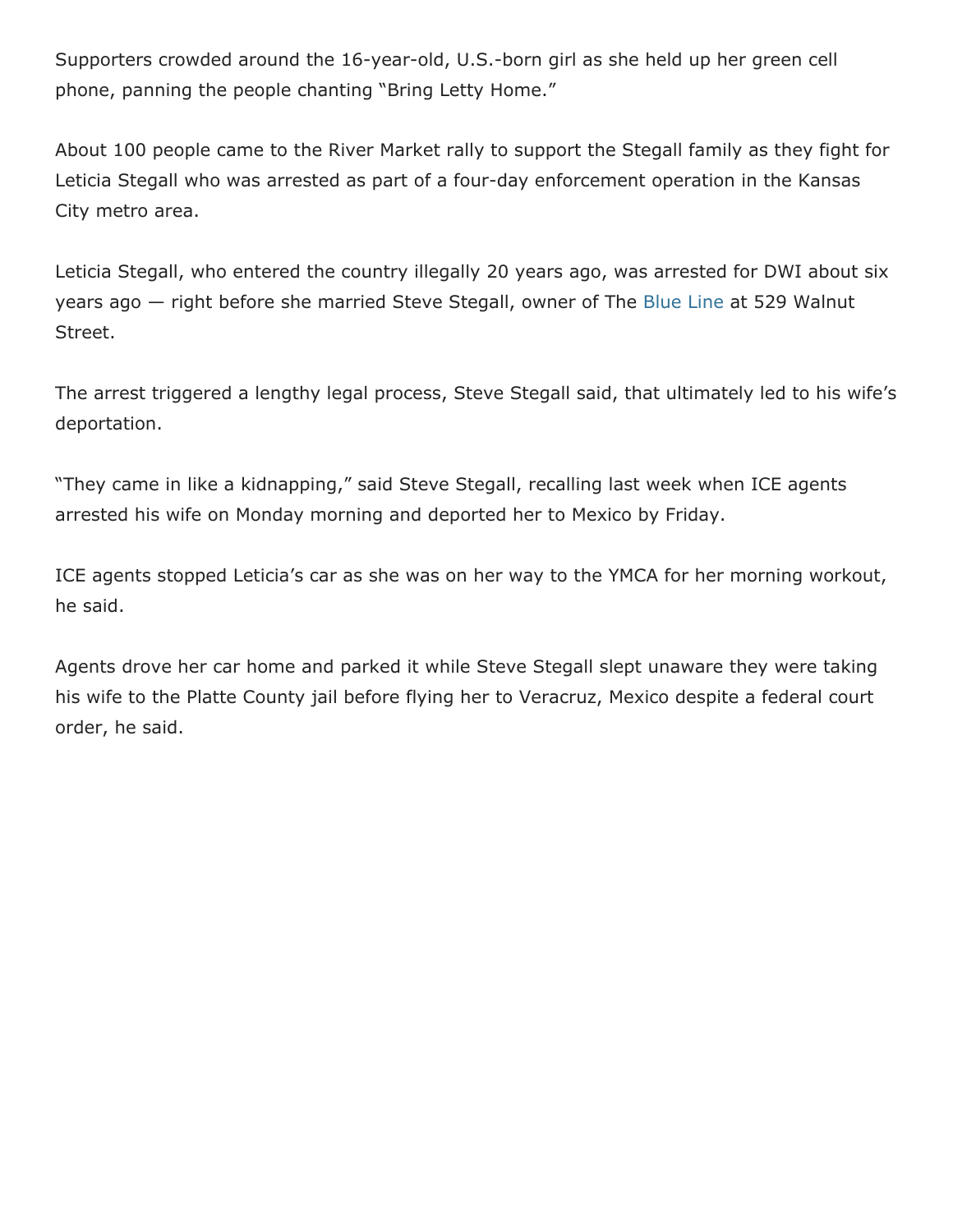

*About 100 people rallied at the Blue Line Hockey Bar in support of manager Leticia Stegall. (Photo by Kim Mueller)*

U.S. District Judge Fernando J. Gaitan Jr. issued the Writ of Habeus Corpus on Friday, stipulating that Leticia Stegall be held in the Kansas City area pending a hearing.

"But ICE didn't care. They deported her anyway," Steve Stegall told the crowd. "When you've got to tell your daughter that her mom is not coming back, that is the hardest thing I have had to do."

Now the community wants to support the Stegall family during their struggle.

Landes Brown, who normally stops in on Tuesdays, made a special visit after a Twitter post alerted him to the rally. He left his Grand Boulevard apartment, bringing along his friend, Felix Glover.

"I don't know why the government can't get this right," Glover said. "And now she is deported. How can this happen in America? How does that work? Is this something new that Trump is doing?"